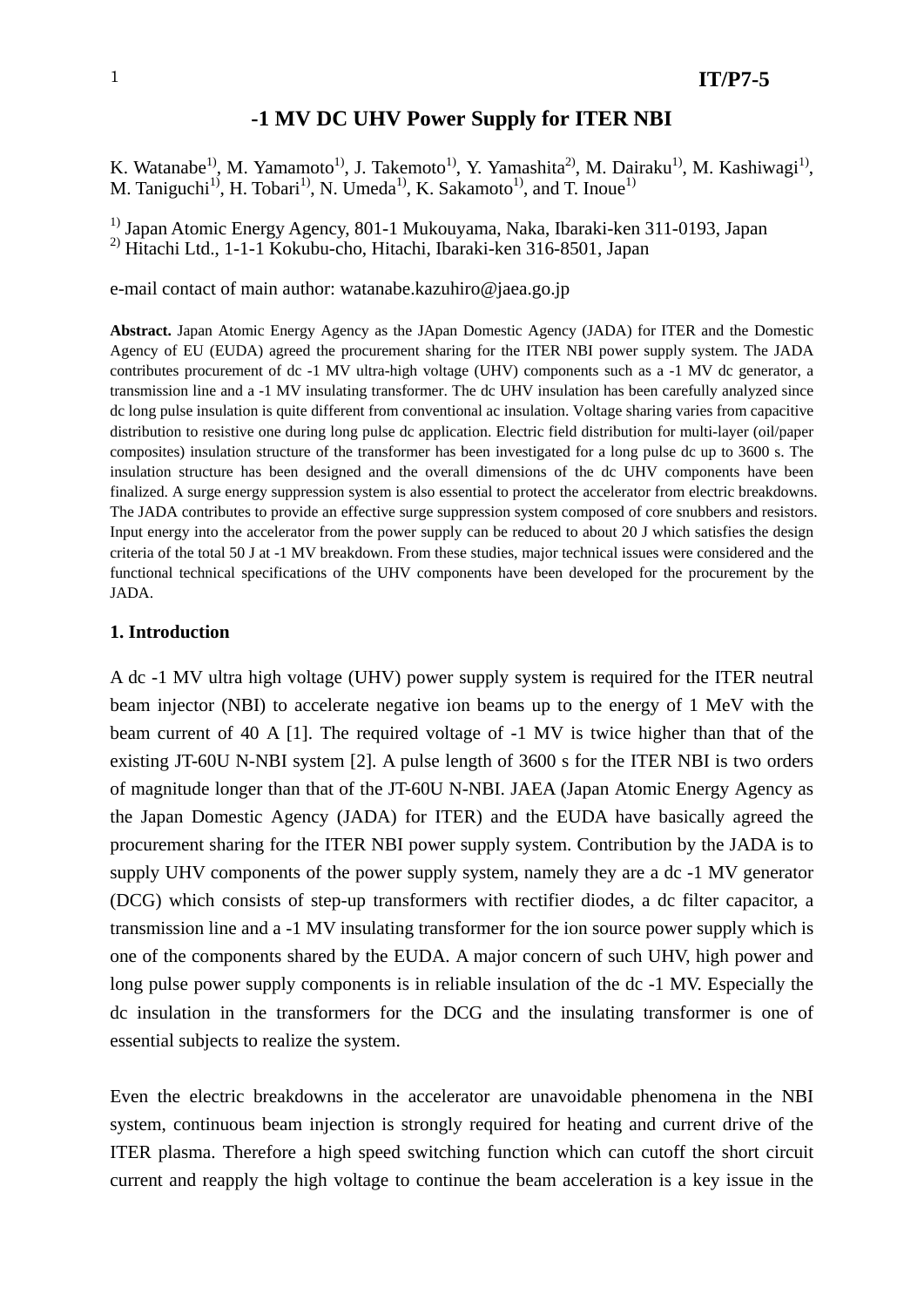NBI power supply. The inverter controlled power supply has been adopted for the beam acceleration power supply system to satisfy the high speed switching. A frequency of the inverter and major circuit constants of the DCG have been designed and adopted to meet the requirements. As well as the high speed switching, surge suppression is essential to obtain stable beam acceleration with protecting the accelerator from the electric energy dissipation due to breakdowns [3]. Distribution of the core snubbers and installation of an additional series resistor to suppress surge energy into the accelerator have been designed.

In the present paper, detailed design for the UHV components and the surge suppression system are reported as part of the JADA contribution.

### **2. Design of the dc UHV Components**

### **2.1. Outline of the ITER NBI Power Supply**

The required specification of the ITER NBI power supply is shown in TABLE I. Figure 1 shows a schematic diagram of the power supply system with indication of sharing by the JADA and the EUDA. The power supply system consists of the -1 MV power supply for the accelerator (AGPS: acceleration grid power supply) and power supplies for the ion source (ISEPS: ion source and extraction power supply). Based on the experience of the 500 kV power supply development for the JT-60U N-NBI [2], the similar concept using a high frequency inverter system at the low voltage ac primary side has been adopted for the AGPS [3,4]. This circuit configuration can eliminate a dc -1 MV switch which is difficult to realize. The dc UHV output voltage and switching are controlled by the inverter at low voltage side. The EUDA shares the low voltage part of the AGPS including the inverter system. The inverter system controls not only the switching the dc UHV, but also regulation of the output voltage of the DCG by feedback control. Ripple specification and voltage stability depend on the inverter, however, over voltage at the load off timing cannot be controlled by the inverter regulation. Such over voltage affects the total insulation design of the power supply, so the over voltage should be suppressed as low as possible by a compromise between the inverter cut-off speed and circuit constants of the UHV components such as the filter capacitor.

| Out put voltage                                  | $-200 \text{ kV} \sim -1 \text{ MV}$ |
|--------------------------------------------------|--------------------------------------|
| Maximum accelerated beam current                 | 40 A for D beam                      |
| Voltage Ripple                                   | $< 10 %$ pp                          |
| Cut off time                                     | $<$ 300 $\mu$ s                      |
| Duty                                             | 25 %                                 |
| Pulse Length                                     | $<$ 3600 s                           |
| Maximum energy into the accelerator at breakdown | $< 50$ J                             |

TABLE I: SEPCIFICATION OF THE ITER NBI POWER SUPPLY.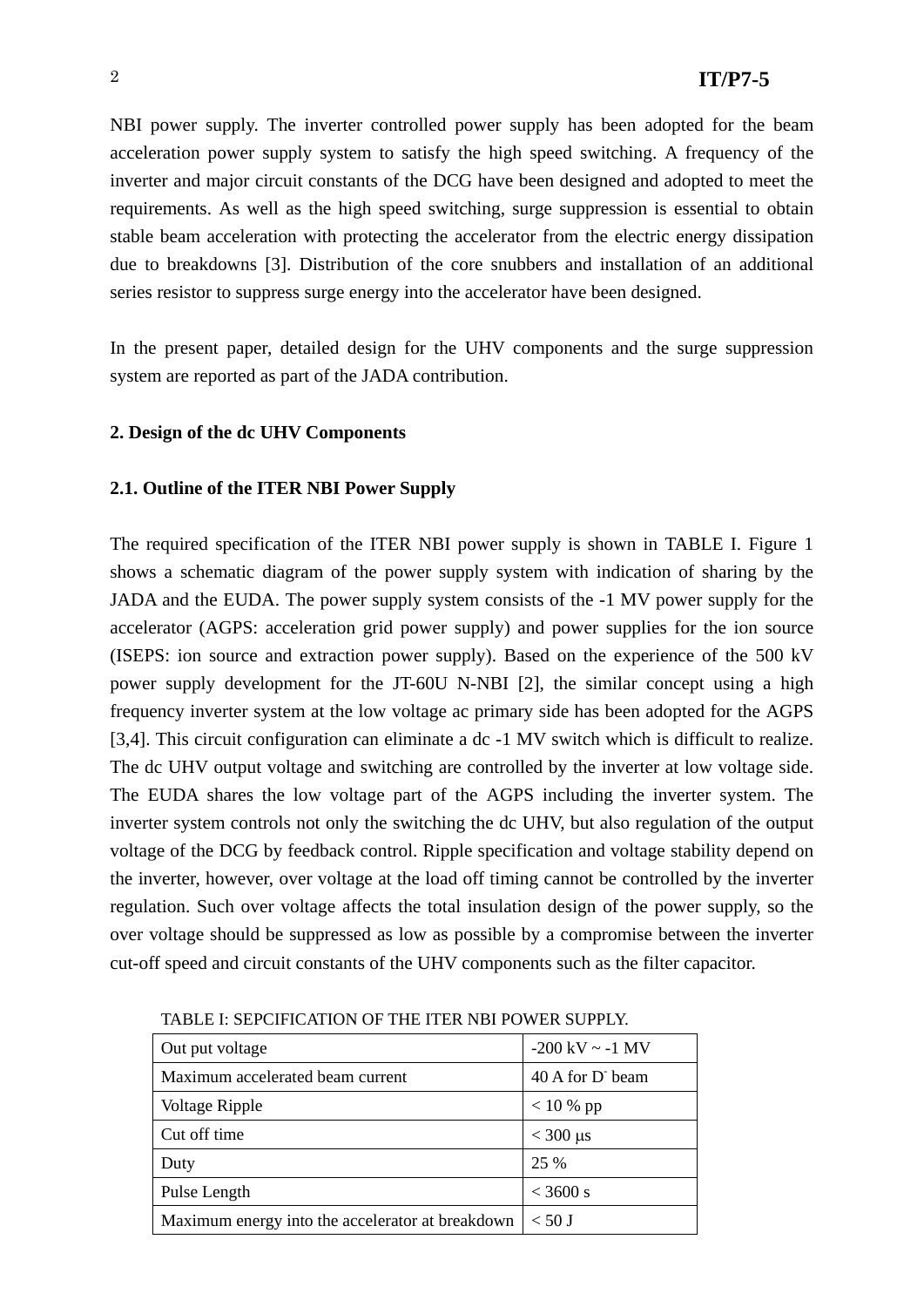

*FIG. 1. ITER NBI Power supply system.*

### **2.2. Design of Major Circuit Constants of the Acceleration Grid Power Supply**

A conceptual circuit diagram of the -1 MV DCG with the converter and inverter system is shown in FIG. 2. The DCG consists of five sets of the step-up transformer and rectifier. Each 200 kV dc output is connected in series to generate the dc -1 MV for the accelerator. Each 200 kV DCG has the filter capacitor and a resistor (CR) to reduce the voltage ripple and over voltage at the load off timing when the negative ion production is stopped before the AGPS inverter cut-off the power. A capacitance value of the CR filter should be designed as small as possible, since such filter capacitors are sources of the surge energy at the breakdown. For this reason smaller capacitors are favorable for reduction of the energy input into the accelerator. However a ripple of the dc output increases by reducing the capacitor. Further the over voltage at the load off timing during the beam acceleration increases by reducing the capacitor.

It is necessary to optimize the capacitors to satisfy these requirements with the inverter performance of frequency and the cut-off speed. In the design, an over voltage less than 110 % of the rated voltage was set as a design criteria with considering the system performance.



*FIG. 2. -1 MV AGPS system and its control system.*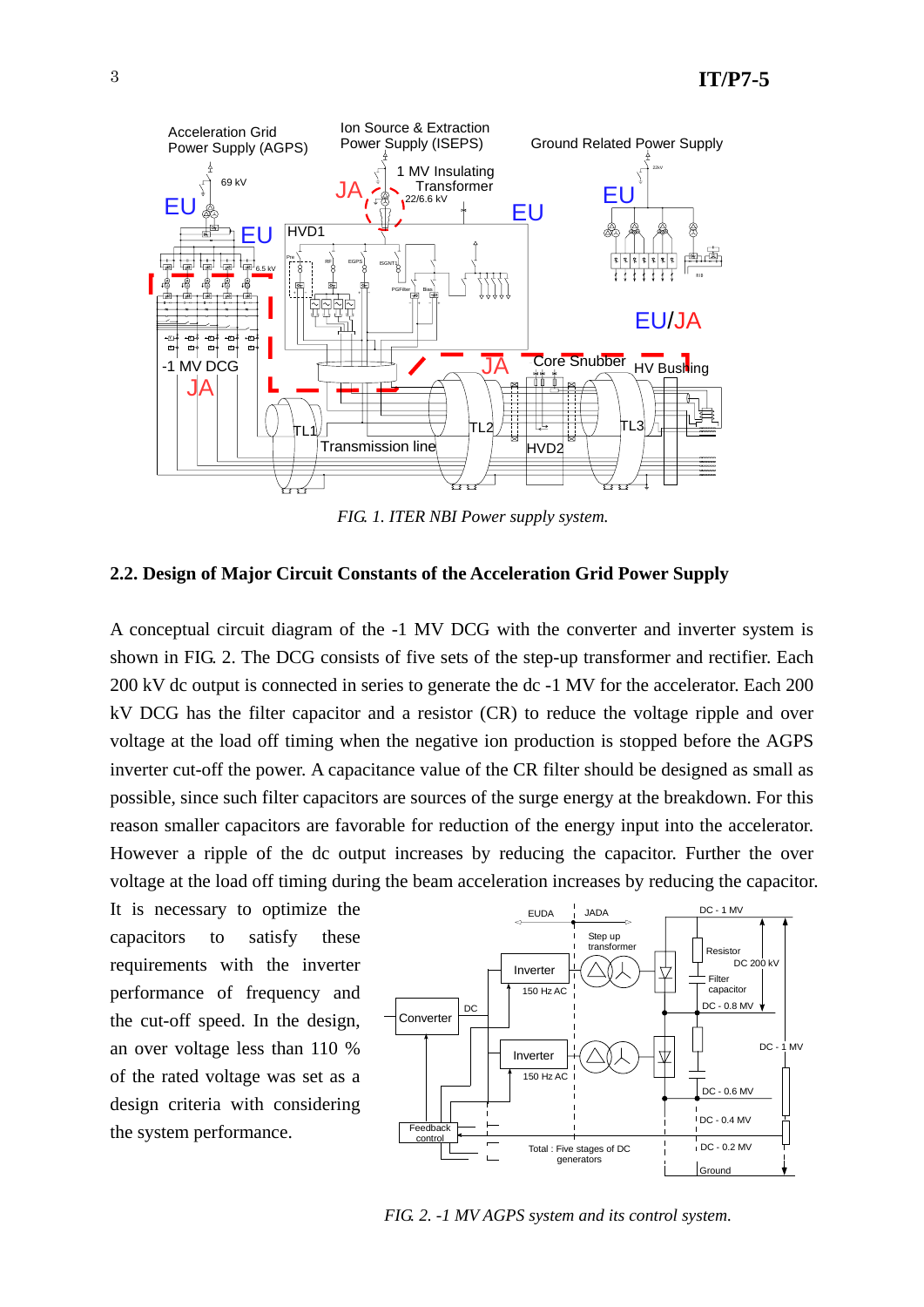

FIG. 3. Simulated waveform the AGPS output.

The circuit analysis has been conducted with using EMTDC code [5] to determine these elements constants. Figure 3 shows a typical waveform of the AGPS by the simulation. A capacitor of 0.3 μF has been selected to suppress the over voltage less than ~110 %. The voltage ripple is smaller than

1.5 %pp, so the capacitor value is high enough. It was confirmed that the frequency of the inverter does not affect the over voltage with this capacitor. This shows that an inverter frequency of 150 Hz is high enough to satisfy the specification. The JADA proposed this frequency and it was adopted into the inverter system.

#### **2.3. -1 MV Insulation Design in the Transformers**

The dc high voltage insulation is one of the most essential issues for the AGPS and an insulating transformer of the ISEPS, because dc long pulse insulation is quite different from conventional ac insulation. Voltage sharing varies from capacitive distribution to resistive one by dc long pulse application. Electric field distribution in multi-layer (oil/paper composites) insulation structure of the transformer has been studied by simulating the long pulse operation up to 3600 s. Figure 4 shows a simulation result of the time variation of relative electric field strength at the insulator in the DCG transformer. It was confirmed that the electric field varies from ac distribution to dc, and saturated after 3000 s. The insulating structure and the overall

dimensions of the DCG transformer and the insulating transformer for the ISEPS have been finalized to sustain such electric field variation.

For the  $SF<sub>6</sub>$  gas insulated components such as the transmission line has been designed based on the data base obtained with the prototype test performed in the Engineering Design Activity phase [3]. These UHV components have been arranged in the layout of the ITER NBI system.



*FIG. 4. Time variation of electric field strength in the insulation of transformers.*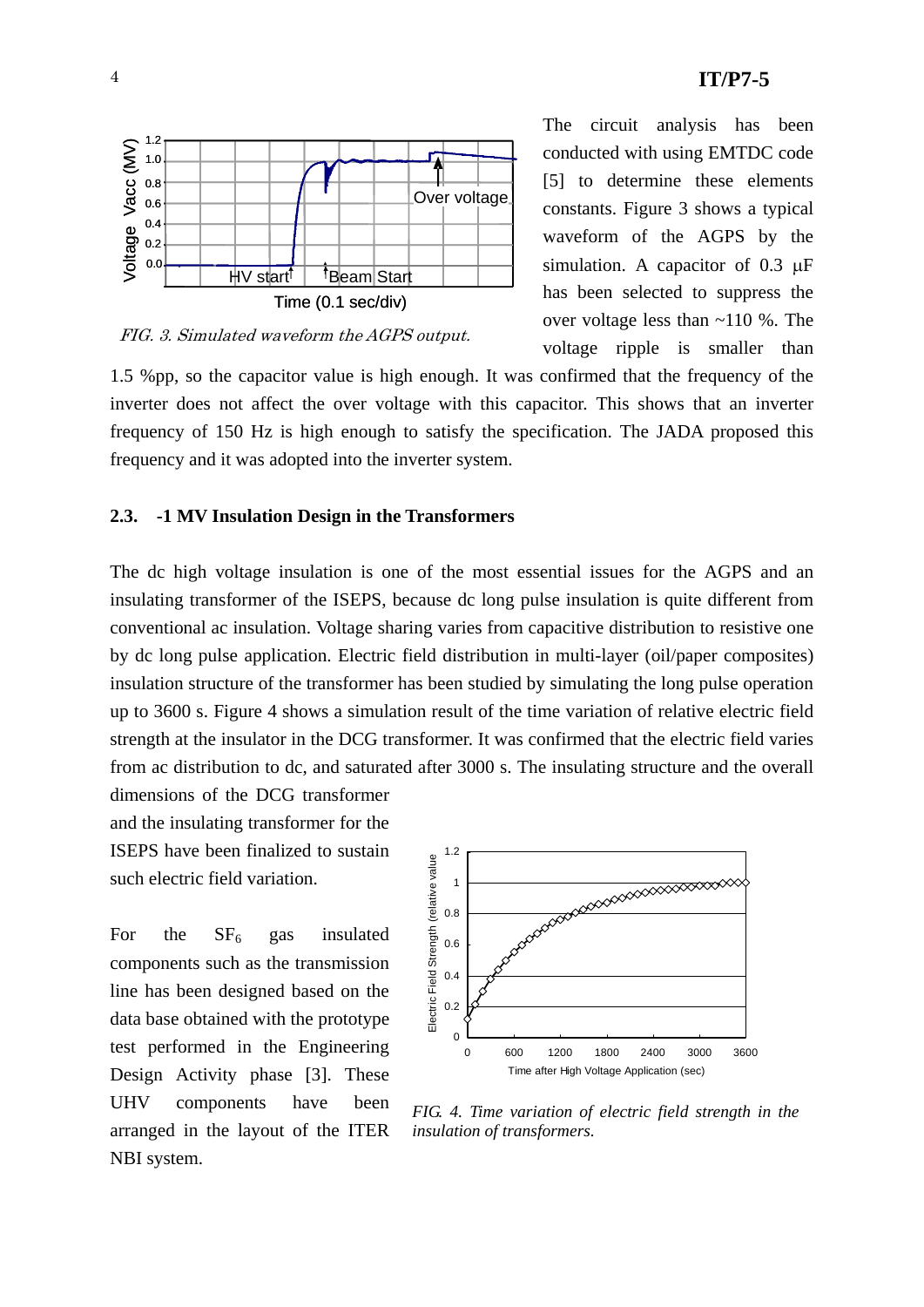#### **2.4. Protection System for the Accelerator**

As well as the high speed switching, surge suppression is also essential issue to obtain stable beam acceleration. Stored energies in the stray capacitances between the high voltage parts and the ground potential of the power supply flow into the accelerator grids at the breakdown. The stored energy gives electrical damages at the breakdown in spite of the inverter system turns off the high voltage main power immediately. Because the inverter system cannot cut-off surge current from the stored energy. If the electrical damage due to the breakdown is heavy, the accelerator would not be operated due to degradation of voltage holding, i.e. continuous breakdowns. The stored energy increases proportional to the stray capacitance, and to the square of voltage. The high voltage and high power NBI power supply has a large stored energy in the system. The total stored energy was estimated to be about 43 kJ between the -1MV parts and the ground potential part including the filter capacitor.

To suppress energy input the core snubber and an additional resistor have been designed with precise circuit simulations. The simulation has been done by using equivalent circuit of the power supply including possible circuit constants for the components. The core snubbers have been arranged to absorb the stored energy in the high voltage parts in the power supply. Due to the limited space available inside the tokamak building, some of the core snubbers are arranged within the transmission line inside the tokamak building, and the other to be installed outside of the building. The magnetic flux of each core snubber is designed to be 0.3 Wh in the tokamak building and 0.7 Wb outside the building, respectively.

In addition, a resistor element of 50  $\Omega$  is directly connected to the return line at the DCG of the AGPS for fast dump of circulating current in the DCG diode after the breakdown. Figure 5

shows the results of simulation analysis for surge current and input energy into the accelerator using EMTDC code. A peak value of the breakdown surge current is 4 kA and the current is decayed within about 100 μs. An input energy was estimated to be 20 J from this current waveform with assuming an arc discharge voltage during the breakdown is constant to be 100 V. It has been confirmed by the simulation that these elements can





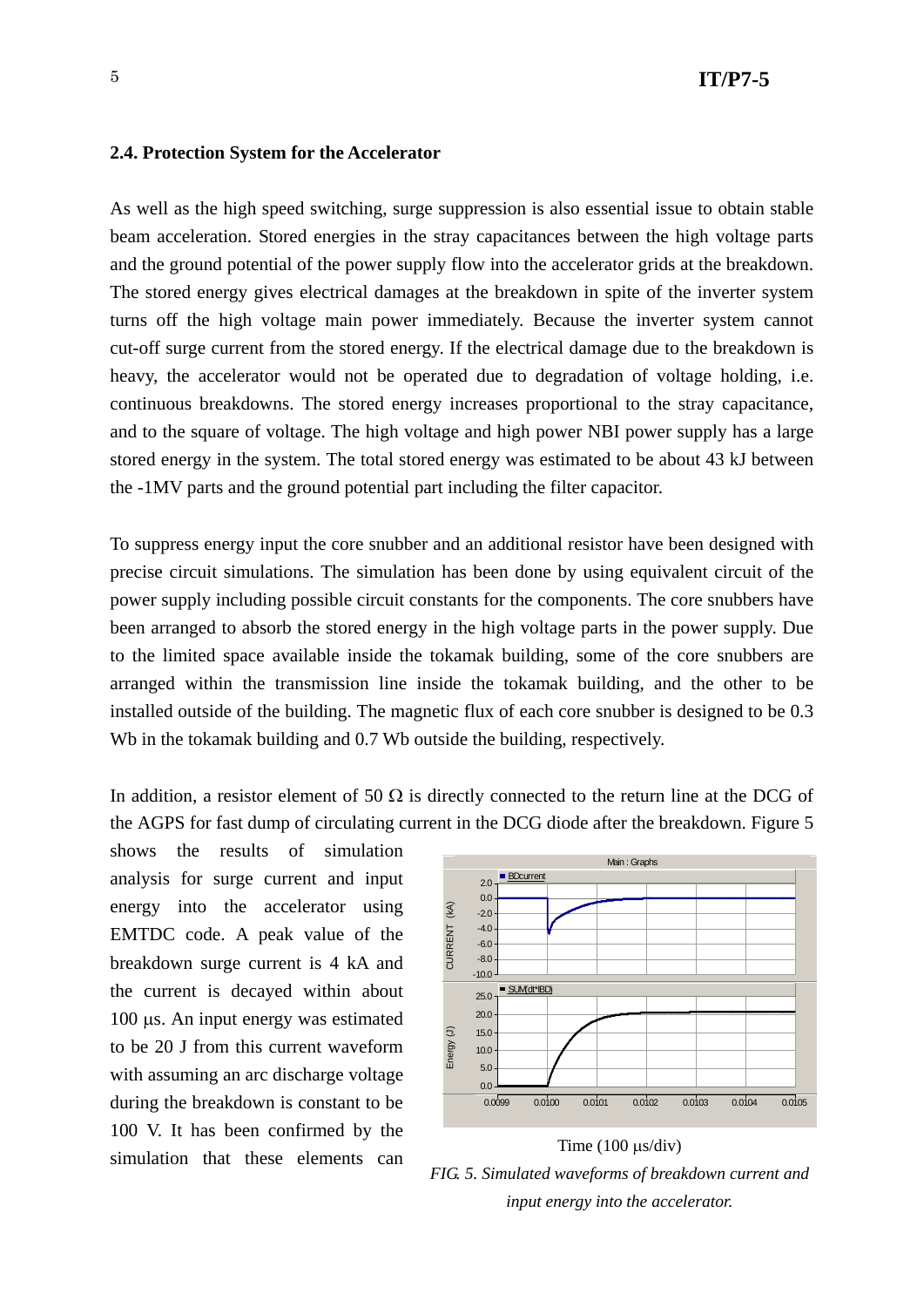reduce the input energy into the accelerator less than 20 J which is lower than the design criteria of 50 J [6].

## **3. Summary**

The major UHV components of the DCG, the insulating transformer, the transmission line and the surge suppression system which are the components shared by the JADA have been designed. The design includes the dc -1 MV insulation for the long pulse, major circuit parameters for the UHV components, and the surge suppression against the electric breakdown in the accelerator to protect the system. From these studies, functional technical specifications are ready for procurement arrangement of the UHV components in the ITER NBI power supply.

### **Acknowledgment**

The authors would like to express their gratitude to Dr. V. Toigo, Dr. A. DeLorenzi and Dr. P. Sonato in RFX Padova, and Dr. R. Hemsworth, Dr. M. Tanaka, Dr. H. Decamps and Dr. A. Tanga in ITER Organization for valuable discussions. They are also grateful to Dr. T. Nishitani, Dr. M. Akiba, Dr. R. Yoshino and Dr. T. Tsunematsu for their continuous encouragement and support.

This report was prepared as an account of work by or for the ITER Organization. The Members of the Organization are the People's Republic of China, the European Atomic Energy Community, the Republic of India, Japan, the Republic of Korea, the Russian Federation, and the United States of America. The views and opinions expressed herein do not necessarily reflect those of the Members or any agency thereof. Dissemination of the information in this paper is governed by the applicable terms of the ITER Joint Implementation Agreement.

### **References**

- [1] HEMSWORTH, R.S., "Long pulse neutral beam injection", Nucl. Fusion 43(2003) 851-861.
- [2] OHGA, T., et al., "High voltage power supply of negative ion based NBI for JT-60U", Proc. 17<sup>th</sup> IEEE/NPSS Symposium of Fusion Engineering, San Diego, (1997) p1091-1094.
- [3] WATANABE, K., et al., "Development of a dc 1 MV power supply technology for NB injectors", Nuclear Fusion **46** (2006) S332-S339.